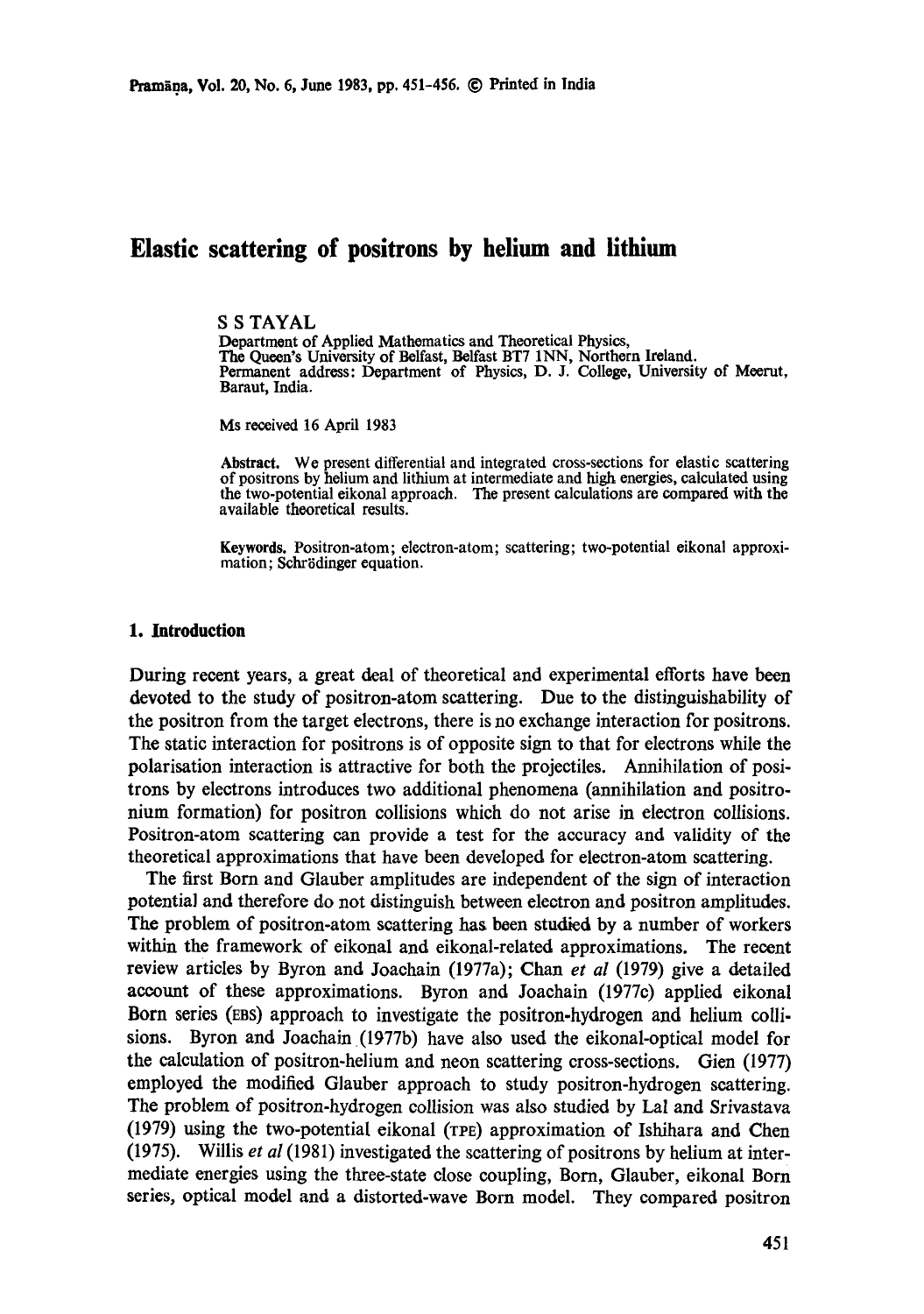cross-sections with electron impact results. In the case of positron scattering the results are found to be considerably lower than the corresponding electron case. At present there does not exist much work on positron-lithium elastic scattering at intermediate energies. Sarkar *et al* (1973) applied polarised first Born approximation and the modified eikonal method to calculate positron-lithium cross-sections over a wide range of energy. Tayal *et al* (1981) calculated positron-lithium elastic scattering cross-sections in the energy ranges of 10-200 eV in the corrected static approximation and in an approximation which combines the contribution of the non-static parts of the higher-order  $(n \geq 3)$  terms in the Glauber sense with the corrected static contribution.

In an earlier paper Tayal *et al* (1980) applied the TPE approach of Ishihara and Chen (1975) to investigate the elastic scattering of electrons by helium and lithium at intermediate energies. In view of the simplicity of the approach and the good results obtained for electron scattering, we have extended our calculations to the study of positron scattering. We have obtained the elastic differential and integrated cross sections for  $e^+$ -He and  $e^+$ -Li collisions in the energy regions 100-500 eV and 10-200 eV respectively.

# **2. Theory**

Consider the elastic scattering of positrons by a neutral atom of atomic number Z. We denote by r and  $r_1, r_2, \ldots r_z$  the coordinates of the incident positron and of the atomic electrons respectively relative to the target nucleus. The initial and final wavevectors are denoted by  $K_i$  and  $K_j$ , respectively and  $q = K_i - K_j$  is the momentum transfer. The total interaction potential between the projectile and the target is given by (using atomic units)

$$
V(r, r_1, r_2, ... r_z) = \frac{Z}{r} - \sum_{i=1}^{Z} \frac{1}{|r - r_i|}.
$$
 (1)

An arbitrary potential  $V_1$  is chosen to be equal to the static potential of the target atom in the ground state and is subtracted from the interaction  $V$ , so that the remaining part  $V_0 = V - V_1$  is quite smooth and can be treated in Glauber approximation. The contribution of the disturbing part  $V_1$  is obtained exactly by solving the radial Schrödinger equation.

The scattering amplitude corresponding to a transition of the target atom from the initial state *i* with wavefunction  $\phi_i$  to some final state f with wavefunction  $\phi_f$  is given by (8)

$$
F_{fl} = \frac{k_l}{2\pi i} \int d^2 b e^{i\mathbf{q} \cdot \mathbf{b}} \left[ \Gamma_{fl} (b) - 1 \right] + \frac{1}{k_l} \sum_l (2l+1) P_l (\cos \theta) e^{i\delta_l} \sin \delta_l
$$

$$
\times \int \frac{\mathrm{d}\phi_b}{2\pi} \Gamma_{fi} \, (\mathbf{b}_i), \tag{2a}
$$

$$
F_{fi} = F^{(1)} + F^{(2)}, \tag{2b}
$$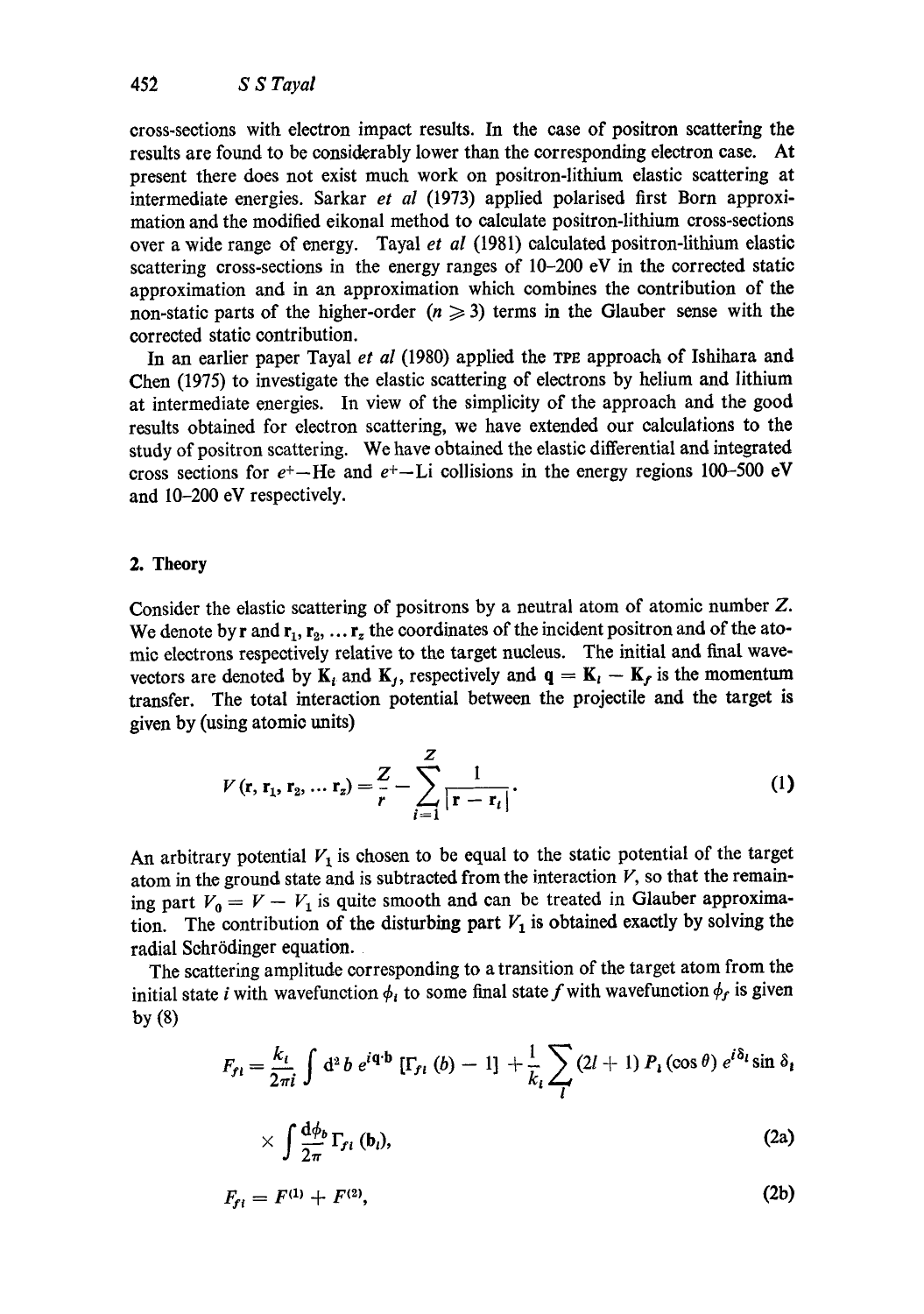where **b** is the impact parameter,  $\delta_i$  is the phase shift for the central potential  $V_1$  for the lth partial wave.

$$
\Gamma_{f i} \left( \mathbf{b} \right) = \left\langle \phi_{f} \mid \exp \left[ i \chi \left( \mathbf{b}, \mathbf{r}_{1}, \mathbf{r}_{2}, \ldots, \mathbf{r}_{z} \right) \right] \big| \phi_{i} \right\rangle, \tag{3}
$$

$$
\chi(b, r_1, r_2, ..., r_z) = \chi_0(b, r_1, r_2, ..., r_z) + \Delta \chi(b, r_1, r_2, ..., r_z), \qquad (4)
$$

$$
\chi_0 (\mathbf{b}, \mathbf{r}_1, \mathbf{r}_2, ..., \mathbf{r}_z) = -\frac{1}{k_t} \int_{-\infty}^{\infty} dz \ V_0 (\mathbf{r}, \mathbf{r}_1, \mathbf{r}_2, ..., \mathbf{r}_z), \tag{5}
$$

$$
\Delta \chi (\mathbf{b}, \mathbf{r_1}, \mathbf{r_2}, ..., \mathbf{r_z}) = \frac{2}{k_i} V_0 (z = 0) \int_0^\infty dz \left( 1 - \frac{z}{[z^2 - (V_1 \,|\, E) \, r^2]^{1/2}} \right), (6)
$$

and  $b_i = (l + \frac{1}{2})/k_i$ .

In (2), the summation over *l* is carried out up to  $l = 10$  and 20 for helium and lithium respectively. The first term  $F^{(1)}$  in the scattering amplitude (equation (2b)) is the same for electron-atom and positron-atom scattering. The difference between the electron-atom and positron-atom scattering cases comes from the second term,  $F^{(2)}$ , in equation (2b) which contains  $\delta_i$  and its interference with the first term.

### **3. Results and discussion**

The differential cross=sections (Des) for positron-helium scattering have been calculated at 100, 200 and 400 eV. Figure 1 shows our results for the positron-helium angular distributions. They are compared with those in the Glauber approximation (which predicts results identical to those for electron-atom direct scattering) and the available theoretical calculations in optical model (2), eikonal Born series (Ens) approach (3) and of Gupta and Mathur (1979) in Coulomb-projected Born polarisation approximation. The present TPE results always lie lower than the Glauber results. This difference in the TPE and the Glauber results is mainly due to the better treatment of close encounter collisions. At 100 eV, the optical model-results are less than the present results at all scattering angles. As the impact energy increases the difference between the present and optical-model results narrows down and at 400 eV the present TPE results merge with the optical model calculations. The differential cross-section in EBS approximation has not been shown, as it lies dose to the present calculation. The results of Gupta and Mathur (1979) do not agree with the present calculations in the lower angular region and show a dip at  $20^{\circ}$  at  $100 \text{ eV}$ and at about  $10^{\circ}$  at 200 eV.

In figures 2 and 3 we display our results for  $e^+$ -Li DCS at 10 and 60 eV and compare them with the elastic scattering calculation of Tayal *et al* (1981) using corrected static and improved corrected static approximation. In figure 2 we also include the results of Sarkar *et al* (1973) obtained in eikonal and polarised first Born approximation at 10 eV. It may be seen that the present TPE cross-sections are much smaller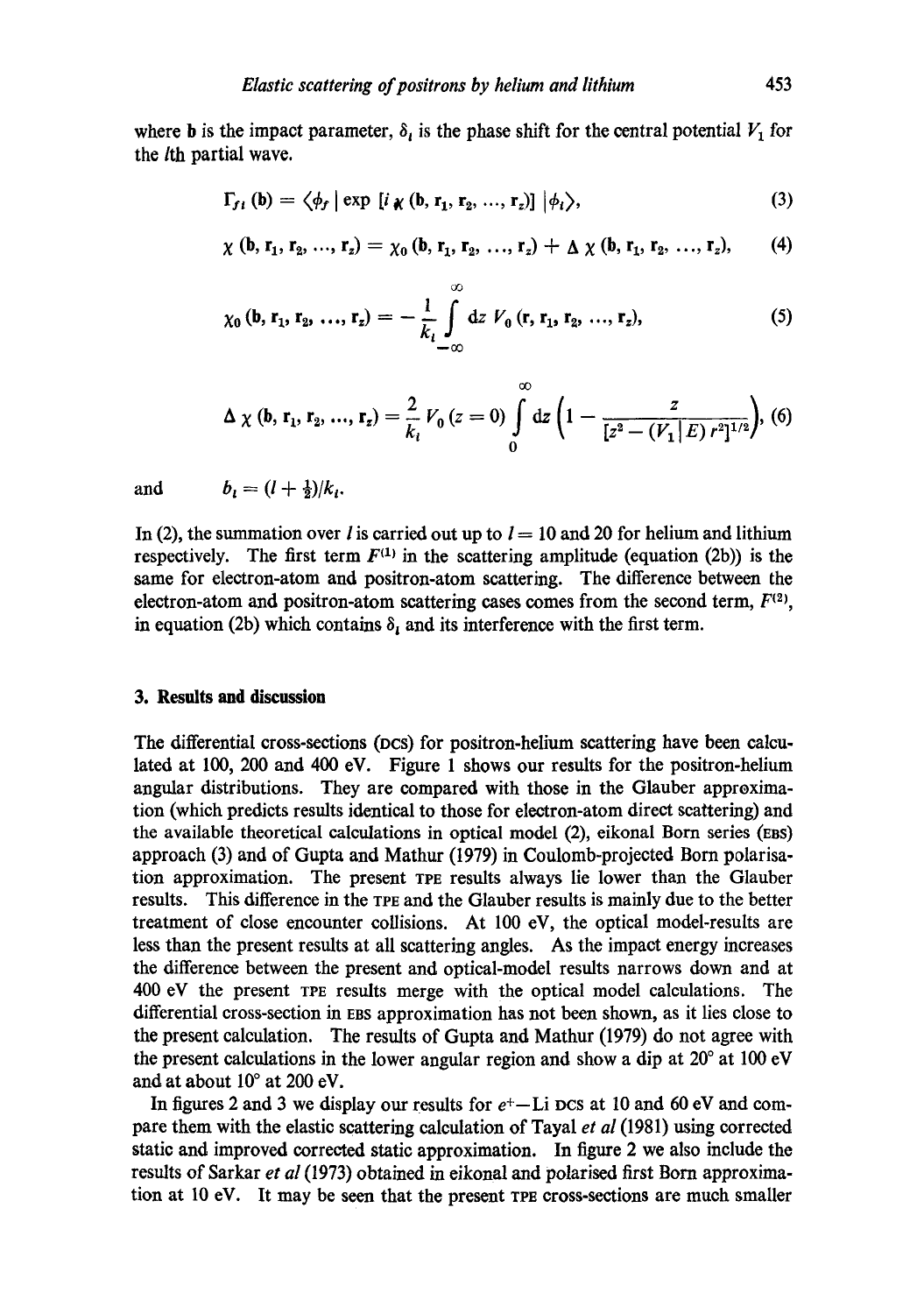

Figure 1. Differential cross-section for  $e^+-$ He elastic scattering at 100, 200 and 400 eV. Solid curve: present calculation in TPE approximation; dashed curve: present calculation in the Glauber approximation; dash-cross



Figure 2. Differential cross-section for  $e^+-$ Li elastic scattering at 100 eV. Solid curve: present results in TPE approximation; dash-dot curve: improved corrected static results; dash curve: corrected static results; lo of Sarkar et al (1973).

454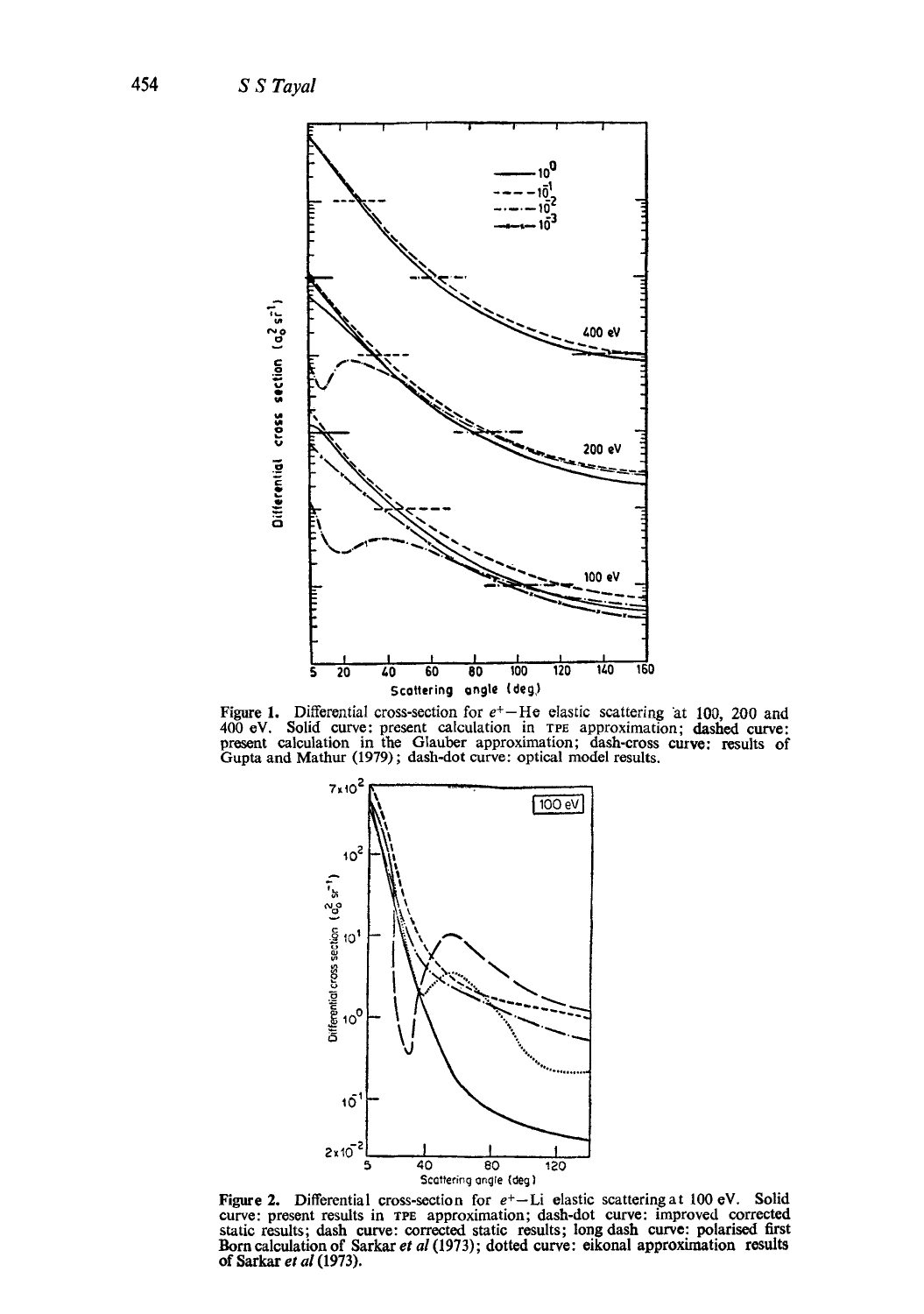

Figure 3. Same as figure 2 but at 60 eV.

than those obtained in other theoretical approximation, except at small angles where they lie above the eikonal, polarised first Born and improved corrected static results. As the incident energy increases the difference between different calculations narrows down but still remains noticeable at large scattering angles. The cross-section of Sarkar *et al* (1973) shows a minimum around 36° in eikonal approximation and around 30 ° in polarised first Born approximation calculation. Guha and Ghosh (1981) have also reported a similar structure in the differential cross-section in their positronlithium scattering calculation using two-state approximation.

Table 1 shows our TPE results for total elastic cross-sections for  $e^+$ —He scattering in the energy range 100-500 eV and compare them with those obtained in the optical model theory and the EaS approach. We have also included the results of Mukherjee and Sural (1979) obtained in an integral equation approach to the second order potential method. The recent threc-state close coupling calculations of Willis *et al*  (1981) including  $1\,{}^{1}S$ ,  $2\,{}^{1}S$  and  $2\,{}^{1}P$  states of helium are also shown at 100 and 200 eV. The Eas approach results stand higher at 100 eV but show a good agreement with the present calculation at higher energies ( $\geq$  200 eV). The cross-sections obtained in the optical model approach lie lower at 100 and 200 eV. However, at higher energies our results closely agree with the optical model calculations.

We have tabulated our total elastic cross-sections at 10, 20, 60, 100 and 200 eV for  $e^+$ --Li scattering in table 2. They are compared with those of Mukherjee and Sural (1979) and Tayal *et al* (1981). Our results are more or less in agreement with the second-order potential calculation of Mukherjee and Sural and the improved corrected static results of Tayal *et al* (1981). The positron cross-sections show important differences when compared with the corresponding electron scattering results. In the absence of any experimental data at present it is rather difficult to comment on the accuracy of the various approaches. In the case of electron-atom scattering the present approach provides a good agreement with the experimental data. However, the present approach does not include long-range polarisation effects. We therefore believe that the present approach would provide reasonable description of the positron-atom scattering, particularly if the target polarisability **is** low.